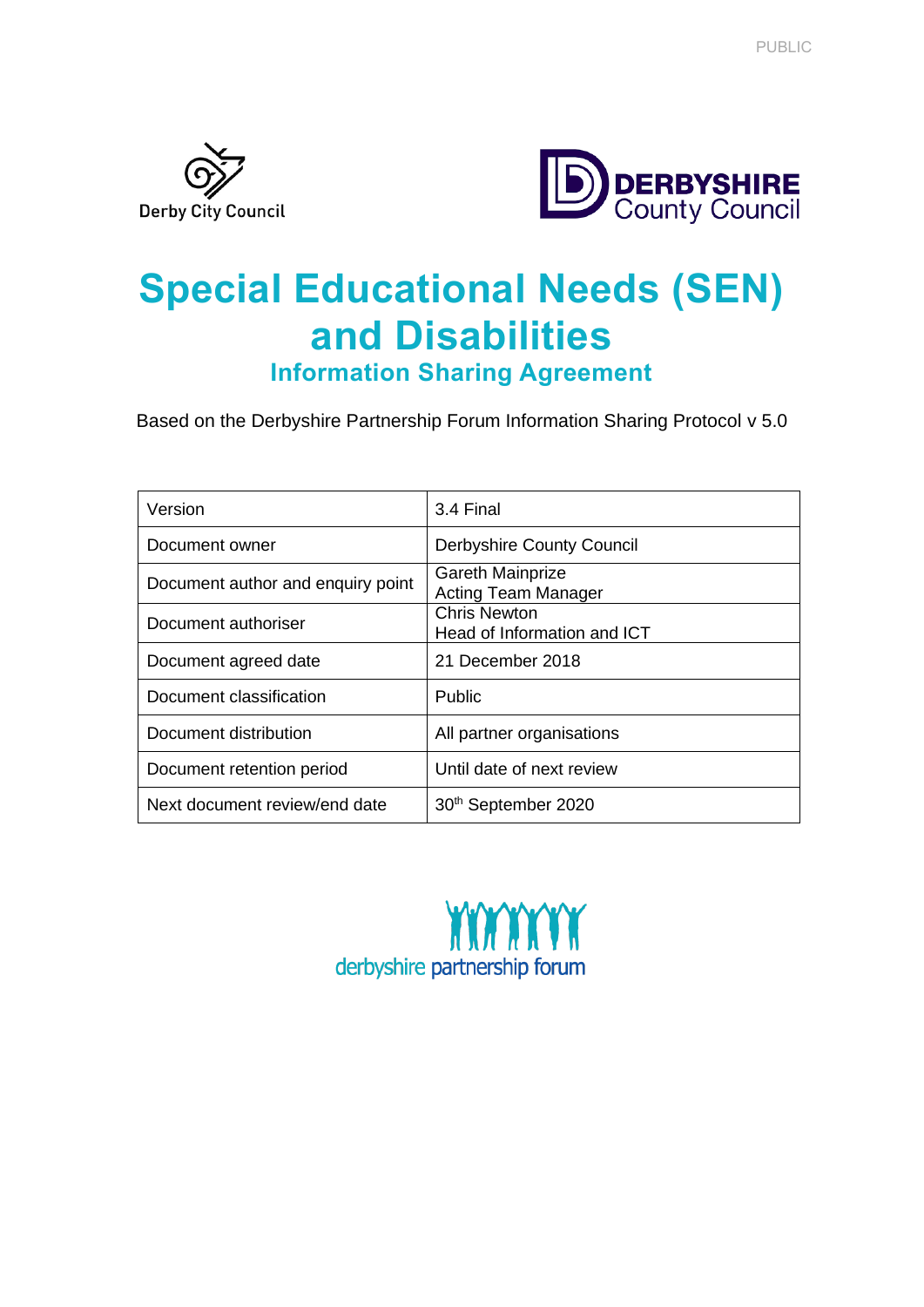# **1. List of Partners to the agreement**

1.1. The partners committed to this Agreement are:

- Chesterfield Royal Hospital
- University Hospitals of Derby and Burton
- Derbyshire Community Health Services
- Derbyshire Healthcare NHS Foundation Trust
- Stockport NHS Foundation Trust
- Tameside Hospital NHS Foundation Trust
- North Derbyshire CCG
- Hardwick CCG
- Erewash CCG
- South Derbyshire CCG
- Tameside and Glossop CCG
- Derbyshire County Council (and the schools/academies it has data sharing agreements with)
- Derby City Council (and the schools/academies it has data sharing agreements with)

All partners are to be considered as Data Controllers in their own right for the purposes of this Agreement.

- 1.2. It will be the responsibility of these Parties to make sure that they:
	- have realistic expectations from the outset
	- maintain ethical standards
	- have a process by which the flow of information can be controlled
	- provide appropriate training
	- have adequate arrangements to test compliance with the agreement
	- meet Data Protection Act 2018 (DPA), General Data Protection Regulation (GDPR) and other relevant legislative requirements.

# **2. Background and scope of the Agreement**

#### **2.1. Purpose of Information Sharing**

The purpose of the agreement is to enable sharing of information between Partners to enable the completion of Education, Health and Care Plans (EHCPs) and compliance with the structure of EHCPs as outlined in the 'Special Educational needs and Disability Code of Practice – Section 9.62'.

#### **2.2. Scope of the agreement**

The Agreement covers the sharing of Personal Data about data subjects for the purpose of completing individual EHCPs and the Agreement covers sharing for any of the purposes listed in Section 4: 'Purposes and legal basis for Sharing Information'.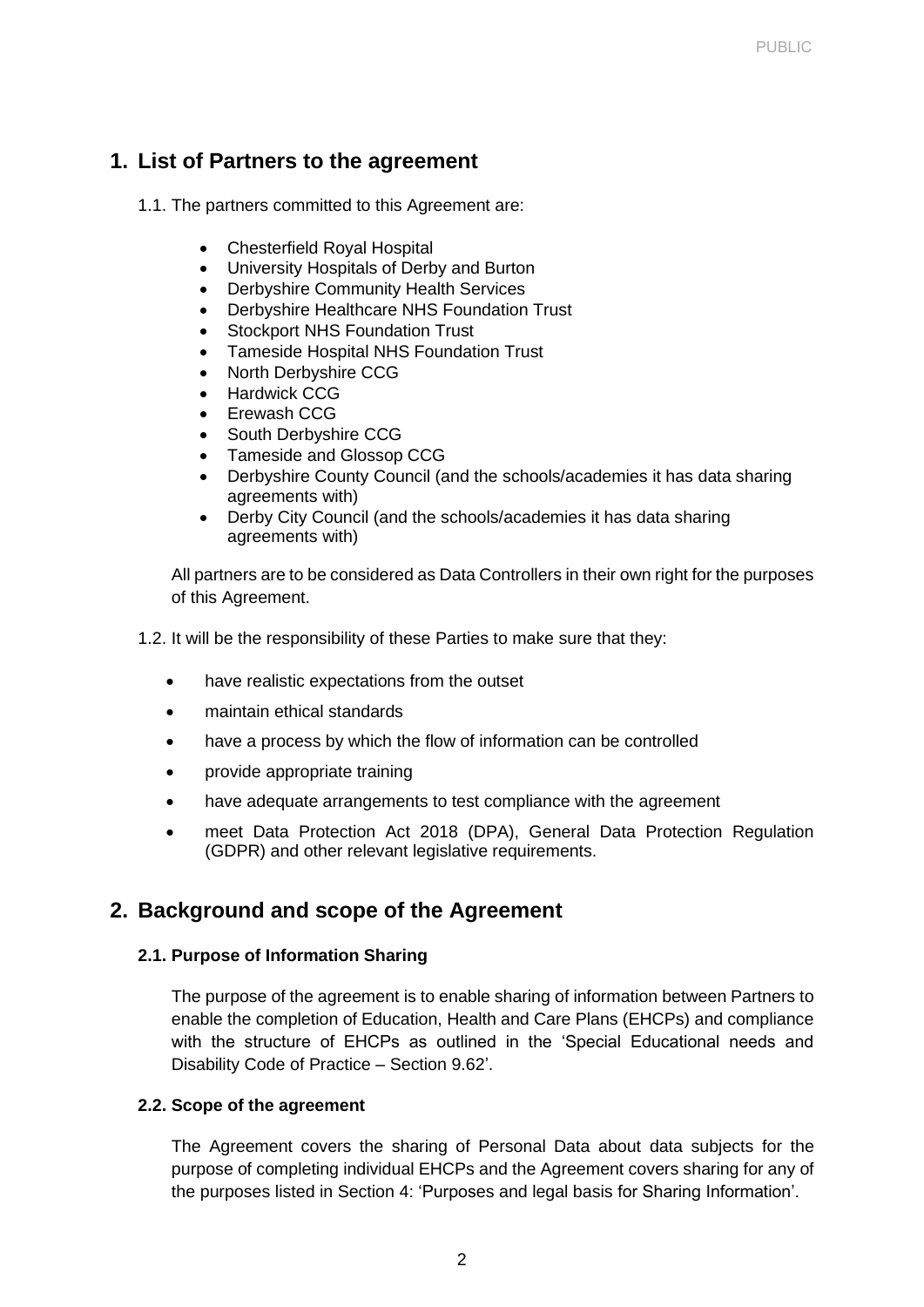# **3. Information to be shared**

#### **3.1. Data to be shared**

Partner agencies involved in completing individual EHCPs will share the following child/young person identifiers, address and contact information:

- Surname
- Forename
- Gender
- Date of Birth
- Child/Young Person's Address Line 1
- Child/Young Person's Address Line 2
- Child/Young Person's Address Line 3
- Child/Young Person's Address Line 4
- Child/Young Person's Address Line 5
- Child/Young Person's Address Postcode
- Name of Setting/Educational Establishment Child/Young Person attends
- Names of persons with parental responsibility
- Unique Pupil Number (UPN)
- **NHS Number**
- Ethnicity (aggregated datasets, for the purpose of research and analysis)

Partner organisations will share relevant information required to complete individual EHCPs. The structure of the EHCP is set out in the "Special Educational needs and Disability code of practice: 0 to 25 years", which must include as a statutory minimum<sup>1</sup> a number of sections as follows:

- Section A: The views, interests and aspirations of the child and his or her parents or the young person.
- Section B: The child or young person's special educational needs.
- Section C: The child or young person's health needs which are related to their SEN.
- Section D: The child or young person's social care needs which are related to their SEN or to a disability.
- Section E: The outcomes sought for the child or the young person. This should include outcomes for adult life. The EHC plan should also identify the arrangements for the setting of shorter term targets by the early year's provider, school, college or other education or training provider.
- Section F: The special educational provision required by the child or the young person.

<sup>1</sup> Section 9.62 - Special educational needs and disability code of practice: 0 to 25 years (June 2014)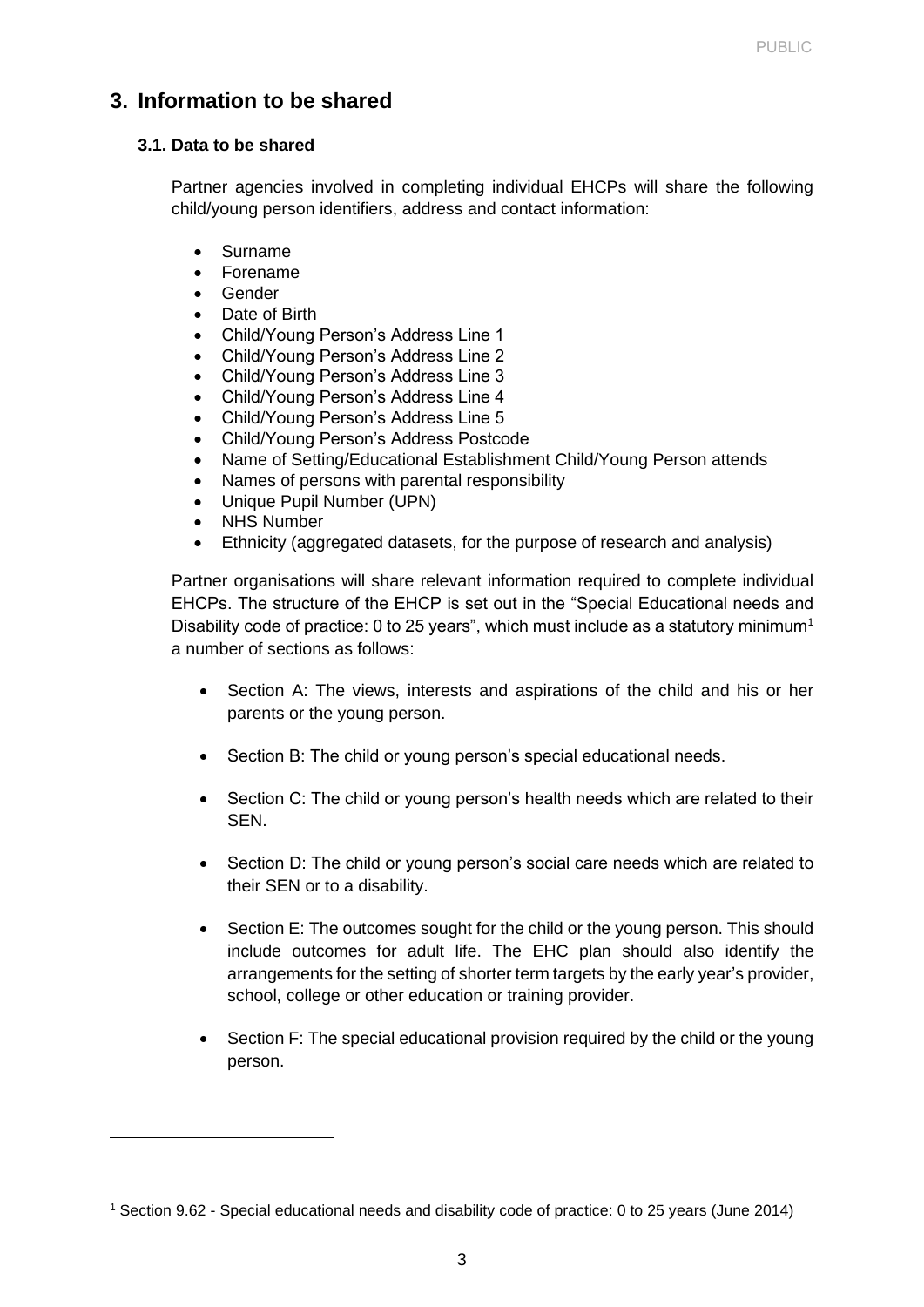- Section G: Any health provision reasonably required by the learning difficulties or disabilities which result in the child or young person having SEN. Where an Individual Health Care Plan is made for them, that plan should be included.
- Section H1: Any social care provision which must be made for a child or young person under 18 resulting from section 2 of the Chronically Sick and Disabled Persons Act 1970.
- Section H2: Any other social care provision reasonably required by the learning difficulties or disabilities which result in the child or young person having SEN. This will include any adult social care provision being provided to meet a young person's eligible needs (through a statutory care and support plan) under the Care Act 2014.
- Section I: The name and type of the school, maintained nursery school, post-16 institution or other institution to be attended by the child or young person and the type of that institution (or, where the name of a school or other institution is not specified in the EHCP, the type of school or other institution to be attended by the child or young person).
- Section J: Where there is a Personal Budget, the details of how the personal budget will support particular outcomes, the provision it will be used for including any flexibility in its usage and the arrangements for any direct payments for education, health and social care. The special educational needs and outcomes that are to be met by any direct payment must be specified.
- Section K: The advice and information gathered during the EHCP needs assessment must be attached (in appendices). There should be a list of this advice and information.
- 9.63 In addition, where the child or young person is in or beyond year 9, the EHCP must include (in sections F, G, H1 or H2 as appropriate) the provision required by the child or young person to assist in preparation for adulthood and independent living, for example, support for finding employment, housing or for participation in society.

Additionally, background information about the child/young person will be included. This section is intended to personalise the EHCP and may include photos or videos that further help to explain the likes and aspirations of the child/young person.

If a child/young person has a personal budget, Derbyshire County Council and Derby City Council will share a breakdown of the spending with partners that have provided funding for the account in order to support the recharge process between partners.

#### **3.2. Terms of use of the information**

The information shared will be used to support the creation of EHCPs for individual children/young people. Practitioners will contribute professional assessments and opinions into the plan, which, once agreed provides a statutory statement of the support for the child/young person.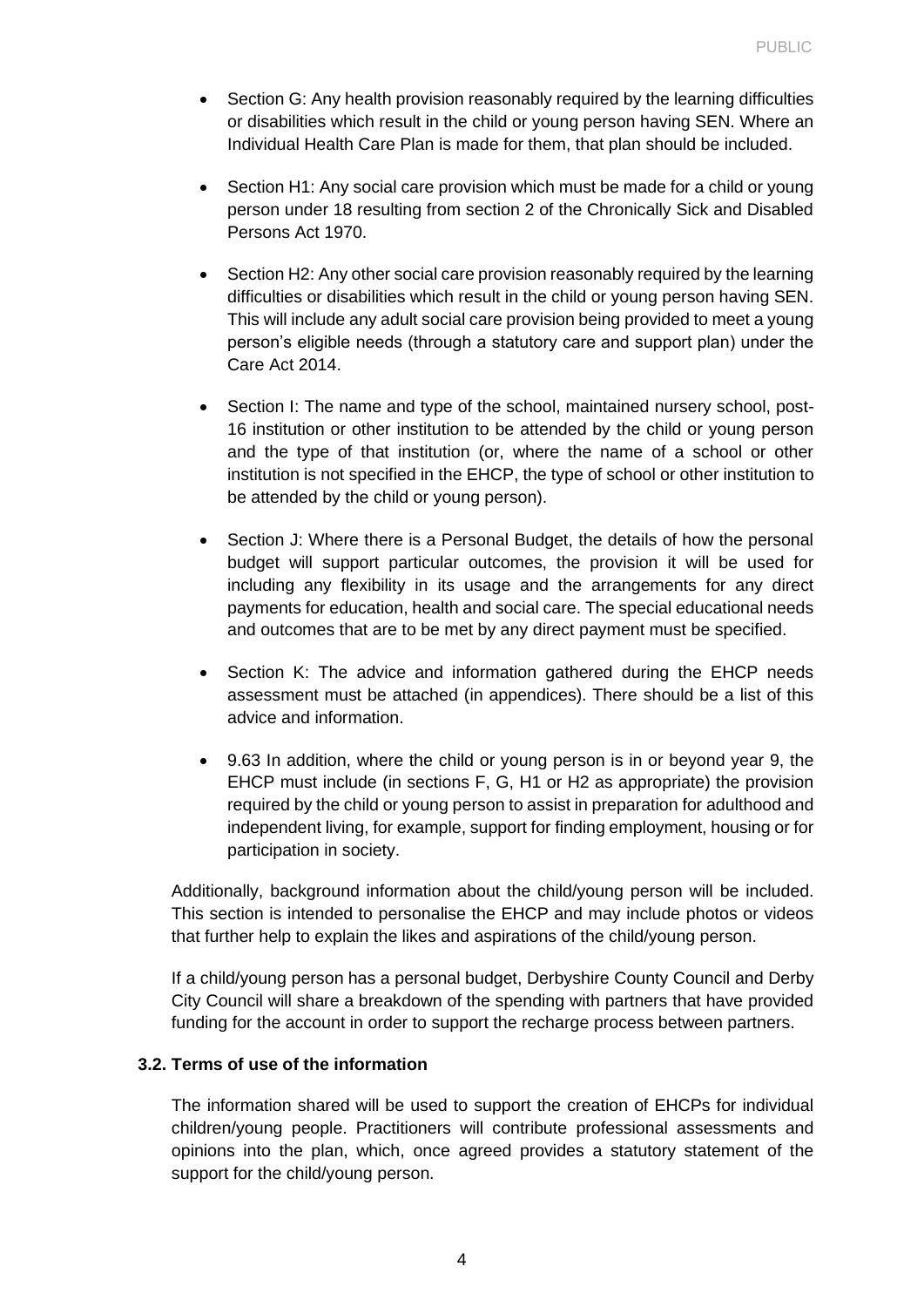The information will be shared with all relevant practitioners who are contributors to the plan or delivering services included in the plan.

Information shared may also be used for planning and research purposes by partner organisations. This information must be anonymised or pseudonymised if used for these purposes as this will be a secondary use of the information.

If large volumes of data are provided for research and/or planning by partner organisations, as a matter of courtesy the outcome of that research/planning should be provided to the organisation(s) supplying the data.

Derbyshire County Council and Derby City Council are under a duty to protect the public funds we administer and to this end may use information provided by partners for the prevention and detection of fraud however, only with the prior agreement of the partners who have provided the information. The Councils may share information with other bodies responsible for administering public funds for this purpose, once again only with the prior agreement of the partners who have provided the information and where permitted by the relevant legislation.

#### **3.3. Exchange of Information**

Information will be shared via a secure web portal or industry standard secure email such as Egress and Office 365. In instances where information needs to be shared via alternative means, an appropriate secure method of transfer will need to be agreed beforehand by partner organisations.

There are a number of options for alternative secure data transfer, including but not restricted to the following:

- Web portals with industry standard security
- Government Secure Intranet solutions (e.g. GCSX, nhs.net. cism)
- Secure email solutions with industry standard security (e.g. Egress and MS Office 365)
- Encrypted files with industry standard security (e.g. 7zip)
- Confirmed delivery post

# **4. Purposes and legal basis for information sharing**

#### **4.1. Purpose for sharing information**

The main purpose for sharing information is to enable information to be shared between Partners to meet requirements outlined in Part 3 of The Children and Families Act 2014:

- Local authorities must ensure that parents, children and young people are involved in discussions and decisions about every aspect of their care and support, including planning outcomes and agreeing services & activities to meet those outcomes
- EHCPs can be maintained for disabled 18 to 25 year olds and new EHCP assessment requests made, however only if deemed necessary by an authority, in accordance with the criteria laid down under the legislation and for limited time periods.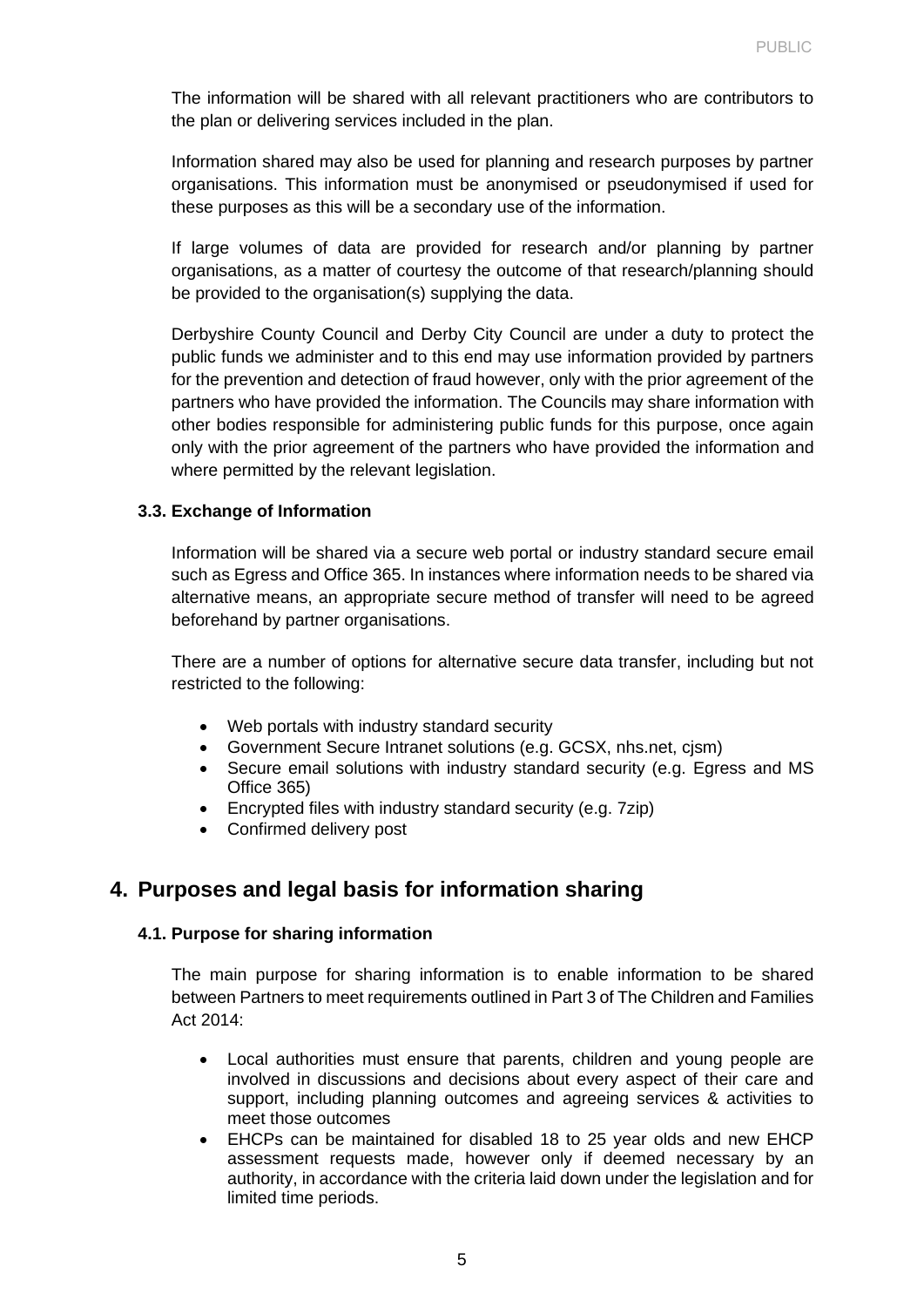- A child or Young Person with an EHCP will have the right to request a personal budget for their support. A personal budget is an amount of money provided to the family to enable them to directly purchase all or some of the provision set out in their EHCP
- Every council will be required to publish a detailed directory of what local support there is available for children and young people with SEND – called the Local Offer. The Local Offer will provide clear and accurate information about local education, health and care services.
- Information will also be used to inform strategic delivery and funding decisions as well as for audit and quality assurance purposes.

#### **4.2. Legal Basis for Sharing Information**

#### **4.2.1 Children under compulsory school age**

In relation to children who are under compulsory school age, the legal basis for sharing information between the Parties has been identified as:

- Article 6(1) (c) processing is necessary for compliance with a legal obligation to which the controller is subject
- Article 9 (2)(g) processing is necessary for reasons of substantial public interest, on the basis of Union or Member State law which shall be proportionate to the aim pursued, respect the essence of the right to data protection and provide for suitable and specific measures to safeguard the fundamental rights and the interests of the data subject.

Under s. 23 Children and Families Act 2014, where a clinical commissioning group, NHS trust or NHS foundation trust form the opinion that the child has (or probably has) special educational needs or a disability, they must bring their opinion to the attention of the appropriate local authority.

Furthermore, part 3 of the Childrens and Families Act 2014 places a duty on Local Authorities and Health bodies to work collaboratively with a view to making sure that services work together where this promotes children and young people's wellbeing or improves the quality of special educational provision (Section 25 of the Children and Families Act 2014). S. 28 of the Children and Families Act 2014 requires the local authorities to co-operate with local partners including CCGs, NHS Trusts and NHS Foundation Trusts to exercise the local authority functions under this Part.

Schedule 1 Part 2 paragraph 6 Data Protection Act 2018 applies:

The processing is necessary for the purpose of the exercise of a function conferred on a person by an enactment or rule of law - Children and Families Act 2014 Part 3 – and is necessary for reasons of substantial public interest.

The parent/carer with parental responsibility for the child/young person that requires an EHCP, or, if appropriate, the child/young person requiring the EHCP will be advised of the reasons for the proposed share of information.

4.2.2 Children of compulsory school age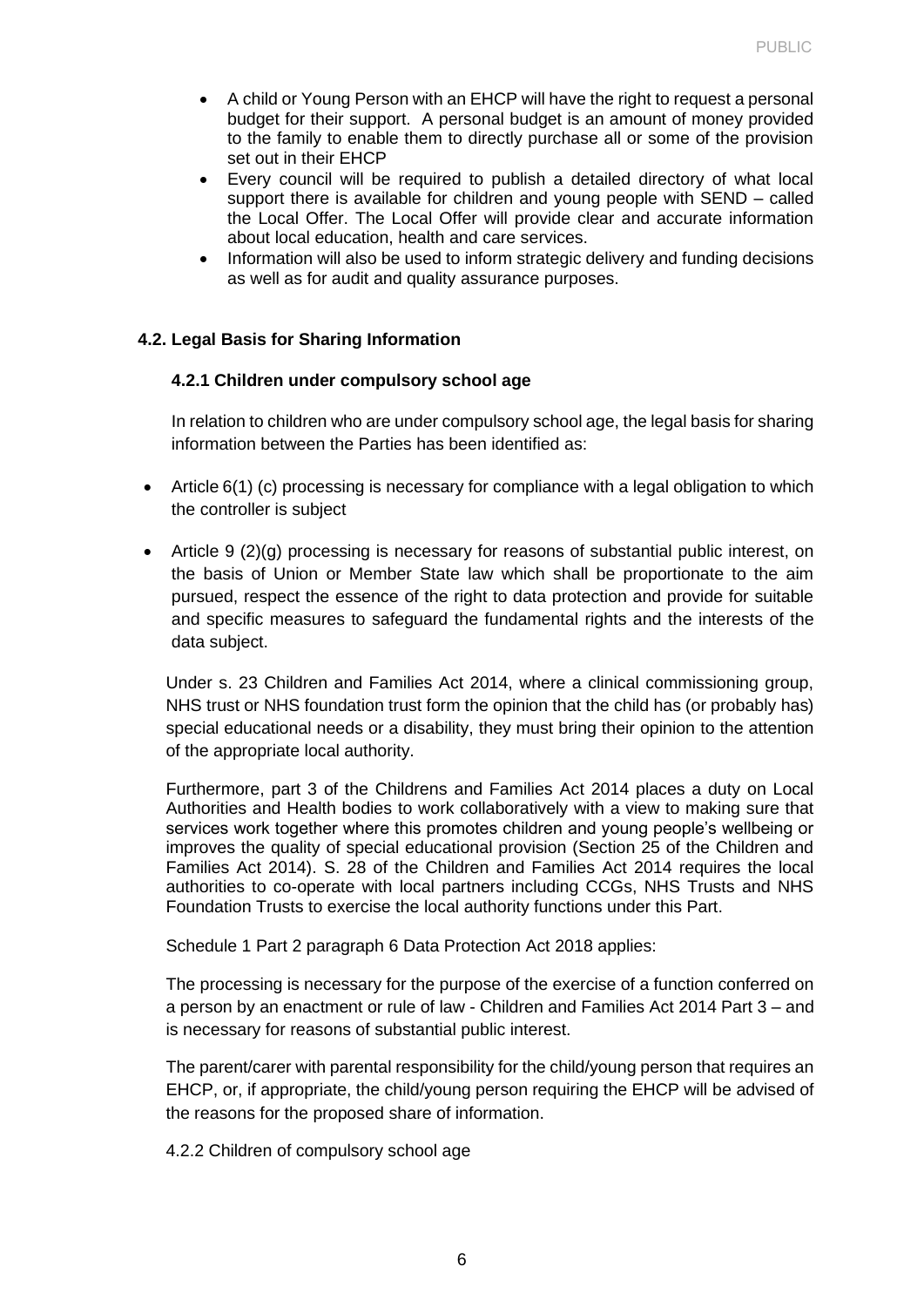In relation to children of compulsory school age (as defined in s. 8 Education Act 1996), the clinical commissioning group, NHS Trust or NHS foundation trust will only share information where it is fair, lawful and transparent to do so. The basis for sharing will be explicit consent of the child/young person (or their parent or guardian) (Article 6(1)(a) GDPR and article 9(2)(a) for the sharing of special category data).

In circumstances where consent is not obtained/refused consideration should be given to whether a referral should be made under a safeguarding duty. The appropriate legal basis for processing in these circumstances would be legal obligation – s. 17 Children Act 1989 – the duty to safeguard and promote the welfare of children within the area who are in need. Special category data would be processed in accordance with article  $9(2)(q)$  – processing is necessary for reasons of substantial public interest.

4.2.3 Common Law Duty of Confidentiality

Information shared between medical professionals will be subject to the common law duty of confidentiality. Sharing between members of the care team will be based on implied consent where there is a legitimate interest to do so. Sharing between partners to this agreement will be shared on the basis of explicit consent only, except for Children under compulsory school age where the Common Law Duty of Confidentiality is set aside by the Children's and Families Act.

#### **4.3. Other legislation which has an impact on the Agreement**

Children and Families Act 2014 (Part 3)

<http://www.legislation.gov.uk/ukpga/2014/6/part/3/enacted>

SEND Code of Practice

<https://www.gov.uk/government/publications/send-code-of-practice-0-to-25>

# **5. Data Quality, Retention, Storage, Review and Disposal**

#### **5.1. Data quality**

All partners will ensure compliance with their internal data quality policy, procedures and good practice. Information which is inaccurate, out-of-date or inadequate for the purposes of the agreement will be notified to the data controller who will be responsible for correcting the data and informing the other Partners to maintain data integrity.

Information discovered to be inaccurate, out-of-date or inadequate for the purpose should be notified to the Data Controller who will be responsible for correcting the data and notifying all other recipients of the information who must make sure the correction is made.

## **5.2. Retention of data**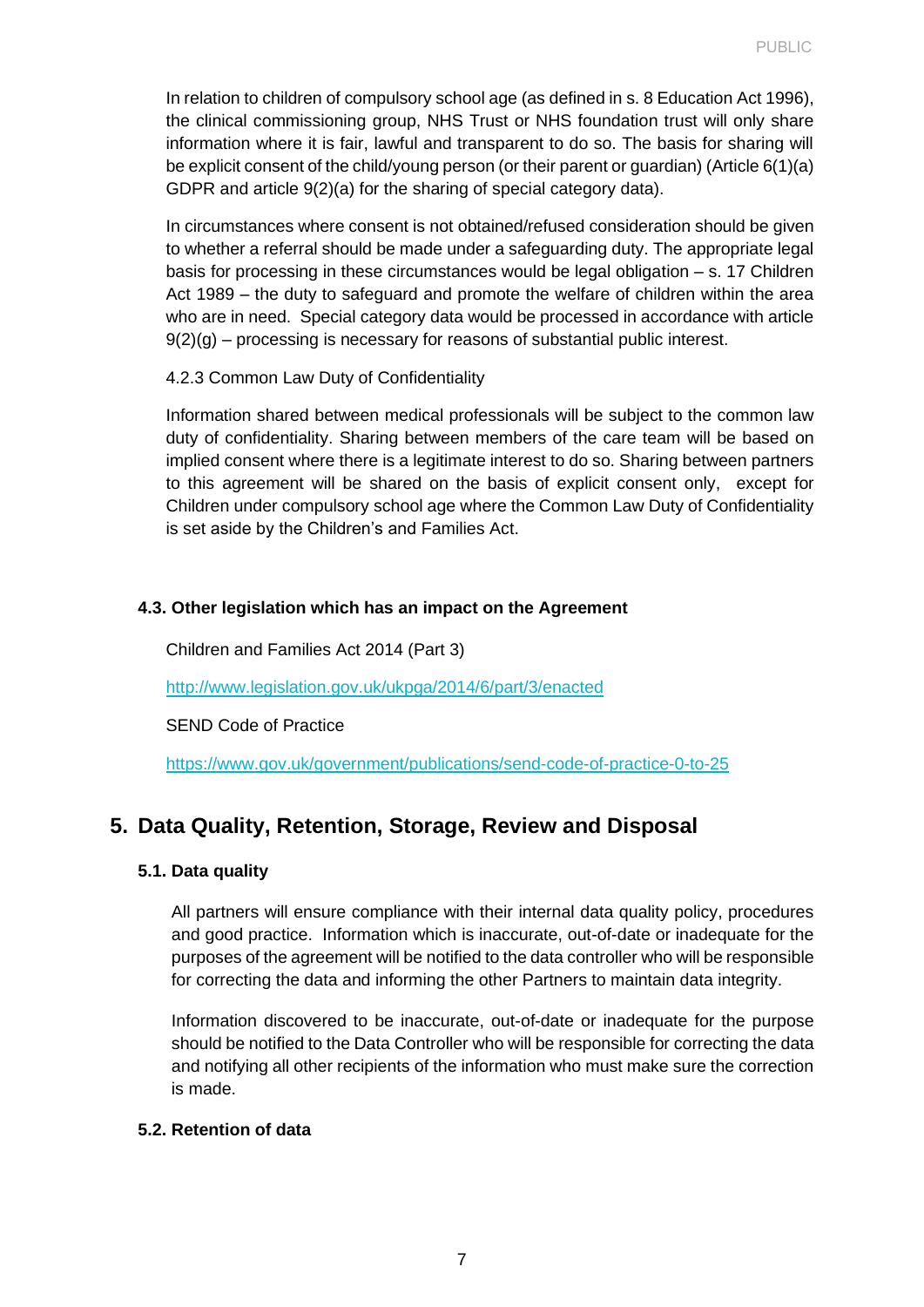Partners will make sure that all data, regardless of format, will be managed in accordance with their own local policies and procedures to ensure compliance with the Data Protection Act 2018.

Information relating to EHCPs stored on Derbyshire County and Derby City Council systems will be retained in accordance with their local policies.

#### **5.3. Storage of data**

The information will be stored in a secure Local Authority case management system in accordance with its Data Security Policies and in compliance with relevant data protection legislation.

#### **5.4. Review of data**

Data will be reviewed in accordance with partner data quality policies and procedures, and in line with the review process within the SEND Code of Practice.

#### **5.5. Disposal of data**

Partners will make sure that all data, regardless of format, will be destroyed in accordance with their own local policies and procedures to ensure compliance with the General Data Protection Regulation, Data Protection Act 2018 and any subsequent legislation.

Information relating to EHCPs stored on Derbyshire County Council systems will be destroyed in accordance with its local policy.

# **6. Access and Security**

The partners to this agreement acknowledge the security requirements of the General Data Protection Regulation and Data Protection Act 2018 applicable to the processing of the information subject to this agreement.

Each partner will make sure they take appropriate technical and organisational measures against unauthorised or unlawful processing of personal data and against accidental loss or destruction of, or damage to, personal data.

In particular, each partner must make sure they have procedures in place to do everything reasonable to:

- make accidental compromise or damage unlikely during storage, handling, use, processing transmission or transport
- deter deliberate compromise or opportunist attack
- dispose of or destroy the data in a way that makes reconstruction unlikely
- promote discretion to avoid unauthorised access

Access to information subject to this agreement will only be granted to those professionals who 'need to know' to effectively discharge their duties.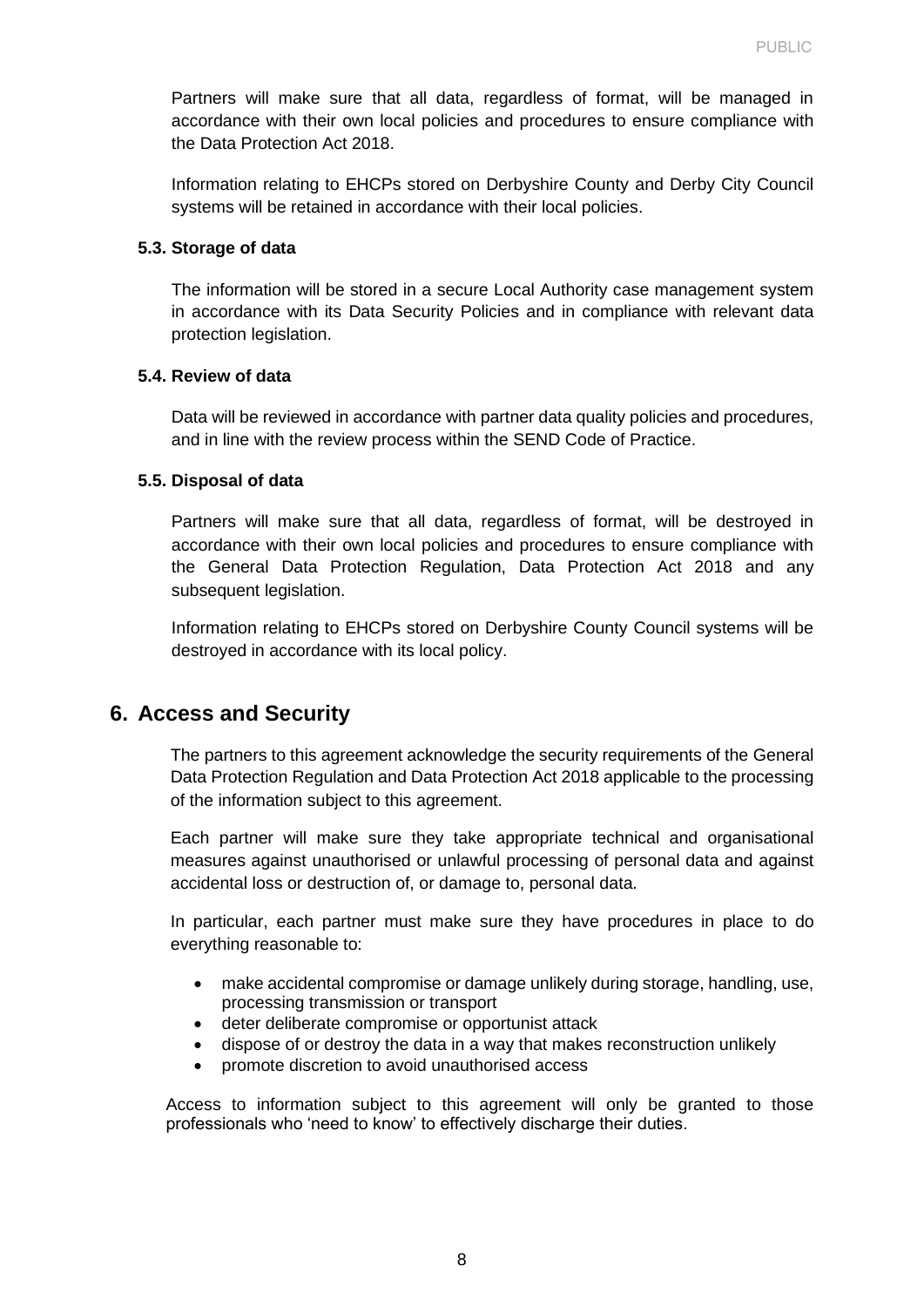# **7. Handling of complaints, information requests or breaches of the Agreement**

#### 7.1. Handling of data breaches

The partners to this agreement, will in the event of a personal data breach or breach of confidentiality take steps to notify the Data Controller and relevant organisations' Data Protection Officer(s) (DPO) as soon as possible. The Data Controller has the responsibility to notify the ICO of a serious breach within 72 hours of any signatory organisations becoming aware of the breach.

Partners will make sure that all breaches of agreement, internal discipline, security incidents or malfunctions will be managed in accordance with their own local policies and procedures to ensure compliance with the General Data Protection Regulation and Data Protection Act 2018.

#### **7.2. Indemnity to the Agreement**

Each Party will keep each of the other Parties fully indemnified against any and all costs, expenses and claims that arise out of any breach of this ISA by their staff, agent, contractors or data processors and in particular, but without limitation, the unauthorised or unlawful loss, theft, use, destruction or disclosure by the offending Parties or its sub-contractors, data processors, employees, agents or any other person within the control of the offending Parties of any data obtained in connection with this ISA.

#### **7.3. Handling of complaints**

All complaints relative to this agreement will be notified to the designated DPO of the relevant organisation in accordance with their respective policy and procedures.

## **7.4. Handling of requests for information under Data Protection / FOI**

The data may only be shared with the parties to this agreement and will not be shared with any other third party or any other Authority without the explicit consent of the relevant Data Controller.

Any Partner who receives a request for information under the subject access provisions of the General Data Protection Regulation or Freedom of Information Act 2000, must progress it in accordance with its own internal procedures.

However, it is expected that Officers in the originating organisation will liaise with Officers as necessary to agree on relevant exemptions from disclosure.

# **8. Commencement and Termination of the Agreement**

#### **8.1. Commencement of the Agreement**

This ISA shall take effect from the date that the Parties fix their signatures below and shall continue in force until this ISA is terminated under Section 8.2 below.

## **8.2. Termination of the Agreement**